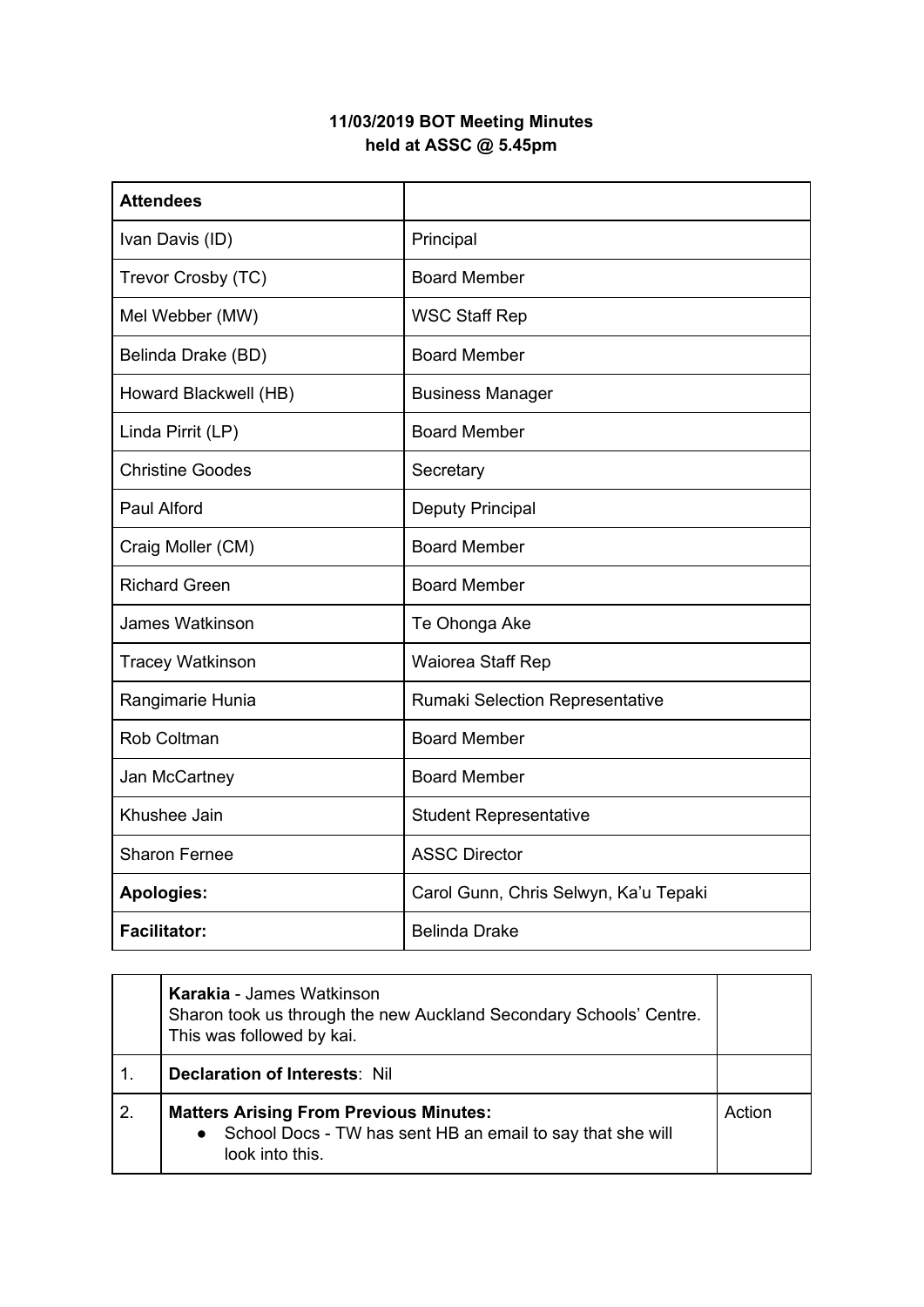|    | <b>Resolution:</b><br>ID moved that the minutes from the last meeting be approved.<br>(Ivan Davis/Trevor Crosby - Carried)<br>TC commented that any monies spend on the elections would<br>be reimbursed by the Ministry.                                                                                                                                                                                                                                                                                                                                                                                                                                                                                                                                                                                                                                                                                                                                                                                                                                                                                                                                                                                                                                                                                                                                                                                                                                                                                                                                                                                                                                                                                                                                                                                                                                        |                  |
|----|------------------------------------------------------------------------------------------------------------------------------------------------------------------------------------------------------------------------------------------------------------------------------------------------------------------------------------------------------------------------------------------------------------------------------------------------------------------------------------------------------------------------------------------------------------------------------------------------------------------------------------------------------------------------------------------------------------------------------------------------------------------------------------------------------------------------------------------------------------------------------------------------------------------------------------------------------------------------------------------------------------------------------------------------------------------------------------------------------------------------------------------------------------------------------------------------------------------------------------------------------------------------------------------------------------------------------------------------------------------------------------------------------------------------------------------------------------------------------------------------------------------------------------------------------------------------------------------------------------------------------------------------------------------------------------------------------------------------------------------------------------------------------------------------------------------------------------------------------------------|------------------|
|    |                                                                                                                                                                                                                                                                                                                                                                                                                                                                                                                                                                                                                                                                                                                                                                                                                                                                                                                                                                                                                                                                                                                                                                                                                                                                                                                                                                                                                                                                                                                                                                                                                                                                                                                                                                                                                                                                  |                  |
| 3. | Finance: (HB)<br>Still do not have end of year figures for 2018.<br>$\bullet$<br>• HB went through tabled report.<br>At present we are looking at a deficit for 2019.<br>$\bullet$<br>Suggested that we look at the Waiorea model for charging of<br>$\bullet$<br>extra-curricular fees.<br>HB updated on the Mercury Energy/solar panel project. He will<br>$\bullet$<br>report back with any further information<br>A trust that has been set up for fundraising monies is waiting for<br>$\bullet$<br>direction. Discussion entered into about projects that could be<br>fund-raised for to enhance the new buildings.<br>RC to go to trustees and feedback fundraising ideas. Board to<br>$\bullet$<br>generate some ideas.<br>• TW wants everyone to be involved in this process.<br>Money is tight and HB is looking at reducing costs this year. He<br>$\bullet$<br>would like a surplus budget after depreciation for 2020.<br>Board needs to make a decision about whether we have user<br>$\bullet$<br>pay for some extra-curricular activities or not.<br>• HB will work with all departments to make them aware of good<br>budgeting skills.<br>It was decided that<br>$\bullet$<br>1. The Development Manager is asked to review<br>fundraising ideas and report back to the next board<br>meeting.<br>2. Student donations will be inflation adjusted from next<br>year.<br>3. Any extra monies received should go into the trust<br>account and held there. This was agreed to.<br>HB reported that the Ministry is taking over the appointment of<br>consultants for 10YYP<br>ASSC (Sharon Fernee) asked for permission to get a Visa card.<br><b>Resolution:</b><br>The Board endorses the ASSC (Sharon Fernee) application for a<br>Visa card for work related items with a limit of \$1,000. (Moved<br>Trevor Crosby/Richard Green - carried) | Action<br>Action |
| 4. | Review of Tomorrow's School (MW & ID)<br>Overview is that the majority of students are doing fine but this<br>is plateauing and a decline is starting to happen.<br>There are equity issues, resourcing issues and concerns<br>around the hubs.<br>TW is concerned that there is nothing in the document around<br>$\bullet$<br>co-governance. This is a discussion that this board needs to<br>have.                                                                                                                                                                                                                                                                                                                                                                                                                                                                                                                                                                                                                                                                                                                                                                                                                                                                                                                                                                                                                                                                                                                                                                                                                                                                                                                                                                                                                                                            |                  |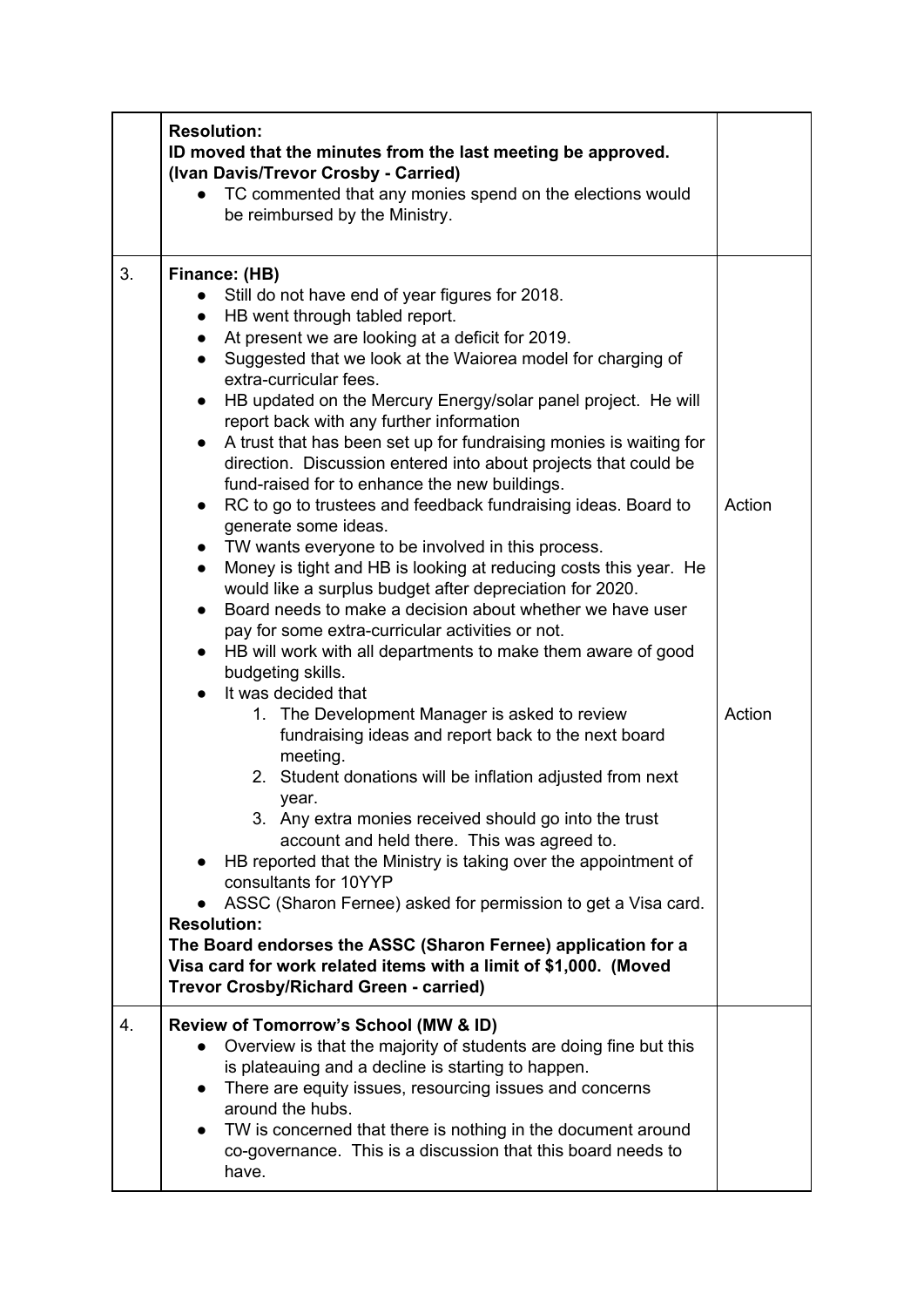|    | DS going to Wellington with other principals to meet with the<br>Minister.<br>Principals are angry about the loss of job security. This model<br>$\bullet$<br>will take a lot of funding but does not do anything about<br>attracting more teachers.<br>The document has asked for submissions by 7 April.<br>$\bullet$<br>At Monday's next SLT meeting work on a submission. Register<br>$\bullet$<br>our concern about Waiorea. We understand the equity issues.<br>We operate well under the present system, We have a special<br>issue such as Waiorea but don't forget Alt Ed. DS to coordinate<br>a submission with the help of Mel, Paul and Tracey. | Action |
|----|-------------------------------------------------------------------------------------------------------------------------------------------------------------------------------------------------------------------------------------------------------------------------------------------------------------------------------------------------------------------------------------------------------------------------------------------------------------------------------------------------------------------------------------------------------------------------------------------------------------------------------------------------------------|--------|
| 5. | <b>Co-governance Status/Elections (JW)</b><br>This is currently within the Minister's office. Do not anticipate<br>any problems with it.<br>We expect a response in approximately two weeks.<br>$\bullet$<br>• Board elections are coming up.<br>With the co-governance status there will be two separate<br>$\bullet$<br>elections<br>By April BOT meeting we need a response from whanau re<br>$\bullet$<br>elections.<br>We need to keep planning for the new process to be in place.<br>Waiorea has appointed its Returning Officer and this is Trevor<br>Crosby.<br>• Waiorea will do their election the Maori way.<br>WSC election is in process.     |        |
| 6. | <b>Gym Status (RC)</b><br>RC reported on a meeting held with Carol and two council<br>$\bullet$<br>members.<br>• Council want another meeting with us on 25 March.<br>More consultation to do.<br>A group is going to visit Rototuna High School, which is a<br>$\bullet$<br>combined council and school facility.                                                                                                                                                                                                                                                                                                                                          |        |
| 7. | Comments on Strategy out of which comes the Annual Plan<br>Those groups that had met fed back their comments.<br>DS would like all the comments fed back to him in a document<br>which will become the Horizon Plan.<br>Carol and Ivan will get a strategy to go forward.<br>Ivan thanked Rangimarie on her input into this.                                                                                                                                                                                                                                                                                                                                | Action |
| 8. | <b>Principal's Report</b><br>DS went through his report. Student gender is now almost<br>equal.<br>New Families BBQ was very successful.<br>$\bullet$<br>NCEA report - emphasis on grade quality. DS wants to look at<br>$\bullet$<br>course design more closely.<br>TEC has good data on where students go when they leave<br>school.<br>Resolution register needs to be started.                                                                                                                                                                                                                                                                          | Action |